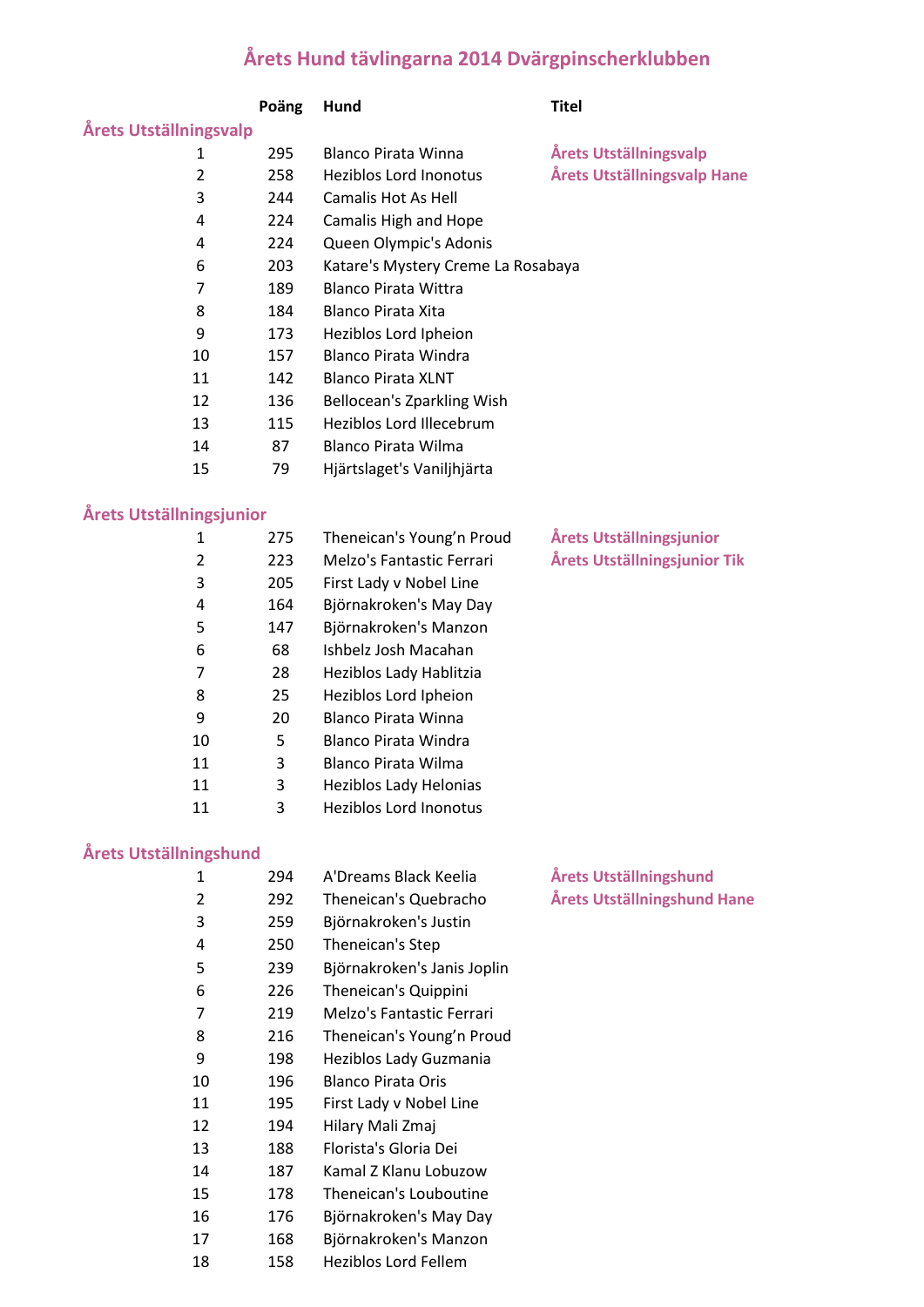|                              | 19             | 147  | Bomchicka's Galaxy of Andromeda             |                               |
|------------------------------|----------------|------|---------------------------------------------|-------------------------------|
|                              | 20             | 142  | Theneican's Maestoso                        |                               |
|                              | 21             | 111  | Björnakroken's Jacko                        |                               |
|                              | 22             | 77   | Andeless Roma Mi Amore                      |                               |
|                              | 23             | 73   | <b>Heziblos Lord Furmint</b>                |                               |
|                              | 24             | 72   | Chevrolinas Bedårande Busiga Beata          |                               |
|                              | 25             | 52   | Melzo's Bring It On                         |                               |
|                              | 26             | 48   | Theneican's Xpend                           |                               |
|                              | 27             | 8    | <b>Heziblos Lady Helonias</b>               |                               |
|                              |                |      |                                             |                               |
| Årets Utställningsveteran    |                |      |                                             |                               |
|                              | 1              | 223  | Theneican's James Dean                      | Årets Utställningsveteran     |
|                              | $\overline{2}$ | 148  | Red Sky's Apache Song                       | Årets Utställningsveteran Tik |
|                              | 3              | 5    | <b>Blanco Pirata Karat</b>                  |                               |
|                              |                |      |                                             |                               |
| Årets Utställningshund Avel  |                |      |                                             |                               |
|                              | $\mathbf{1}$   | 953  | Hjälm's Pluto                               | Årets Utställningshund Avel   |
|                              |                |      |                                             |                               |
| Årets Allroundhund           |                |      |                                             |                               |
|                              | 1              | 83   | Kamal Z Klanu Lobuzow                       | Årets Allroundhund            |
|                              | 2              | 64   | Andeless Payal Oaxaca                       |                               |
|                              | 3              | 54   | Little Kings Mallou Made For You            |                               |
|                              | 4              | 44   | Bellzelius Amore Il Capitano                |                               |
|                              | 5              | 39   | Coldwind's Justified Jealousy               |                               |
|                              | 6              | 38   | Irocz Ambitiösa Orchidee                    |                               |
|                              | 7              | 32   | Theneican's Quebracho                       |                               |
|                              | 8              | 16   | Heziblos Lady Hablitzia                     |                               |
|                              | 9              | 12   |                                             |                               |
|                              |                | 6    | Heziblos Lady Helonias<br>Gribskoven's Rosa |                               |
|                              | 10             |      |                                             |                               |
| Årets Lydnadshund            |                |      |                                             |                               |
|                              | 1              | 27   | Andeless Wimza Ni Wayas                     | Årets Lydnadshund             |
|                              |                |      |                                             |                               |
| <b>Årets Agilityhund</b>     |                |      |                                             |                               |
|                              | 1              | 125  | Felicity                                    | Årets Agilityhund             |
|                              | $\overline{2}$ | 121  | Little Kings Mallou Made For You            |                               |
|                              | 3              | 96   | <b>Irocz Charmerande Dorothy</b>            |                               |
|                              | 4              | 39   | Jämtesjöns Kajsa av Ängla                   |                               |
|                              |                |      |                                             |                               |
| Årets Utställningsuppfödare  |                |      |                                             |                               |
|                              | 1              | 1304 | Theneican's                                 | Årets Utställningsuppfödare   |
|                              | $\overline{2}$ | 953  | Björnakroken's                              |                               |
|                              | 3              | 437  | Heziblos                                    |                               |
|                              | 4              | 271  | Melzo's                                     |                               |
|                              |                |      |                                             |                               |
|                              | 5              | 196  | <b>Blanco Pirata</b>                        |                               |
|                              | 6              | 77   | Andeless                                    |                               |
| <b>Årets Mentaluppfödare</b> |                |      |                                             |                               |
|                              | 1              | 105% | Heziblos                                    | Årets Mentaluppfödare         |
|                              |                |      |                                             |                               |
| Årets Uppfödare              |                |      |                                             |                               |
|                              | $\mathbf{1}$   | 1882 | Theneican's                                 | Årets Uppfödare               |
|                              | 2              | 1283 | <b>Blanco Pirata</b>                        |                               |
|                              | 3              | 1264 | Björnakroken's                              |                               |
|                              |                |      |                                             |                               |